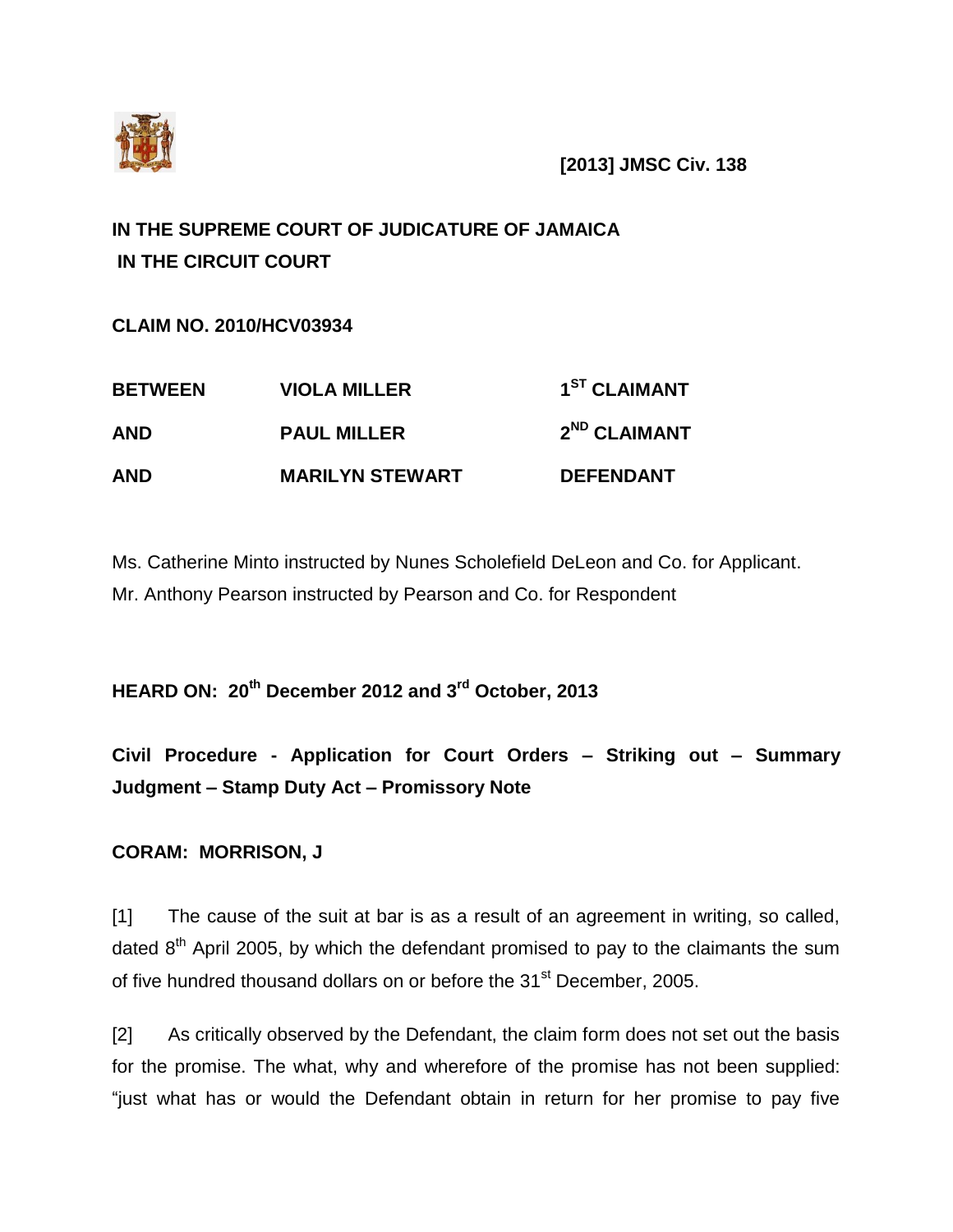hundred thousand dollars (\$500,000)", asks the Defendant. Again, as observed by the Defendant, the so-called Agreement was not attached to the Claim Form as Part 8 of the Civil Procedure Rules demand. In further vitiation of the agreement, criticises the Defendant, the said agreement has not been exhibited to any reply or response to the affidavit in support of the application to strike out, nor has any counter affidavit been filed by the claimant.

[3] The Defendant's Notice of Application for Court Orders, as adverted to, dated October 6, 2010, seeks to strike out the claim or, in the alternative, asks for summary judgment on the grounds that first, the claim discloses no reasonable cause of action and second, that the claim is otherwise an abuse of the process of the Court and a waste of the Court's time and resources.

## **APPLICANT'S SUBMISSIONS**

[4] First, there is no mutual consideration for the promise to pay. Accordingly, it is not a legally binding agreement and cannot be enforced in a court of law. Second, the transaction runs afoul of the Statute of Frauds as the claimants say that the \$500,000.00 is to be paid in relation to the sale of land, part of Waterloo Avenue, St. Andrew, lastly the Applicant suggests that were the court to give countenance to the claim it would be lending itself to the approval of illegality.

[5] The Applicant placed emphatic reliance on the Stamp Duty Act; **Barrington Price v. Kavanagh Investments Ltd. E042 of 1993**; **Allan Toppin v. Raymond Lee et al, Suit No. E321 OF 2000**, **Forbes v. Millen's Liquor Store (Dist.) Ltd**, **Suit No. E478 of 2001**; **Swain v. Hillman [2001] 1 ALL E.R. 91**, and other cases.

## **RESPONDENT'S SUBMISSIONS**

[6] The Respondent was content to repose on the submission that the Stamp Duty Act provides cover for the claim for \$500,000.00which is grounded in the promissory note of April 8, 2005. As such the Respondent recruited the authorities of **Birchall and Others v. Bullock (1896) 1QB 325**; **R v. Peter Blake, 16 J.L.R. 61** and **Stanley Lalor v. Ainswort Campbell, Suit No. E 24 OF 1976**.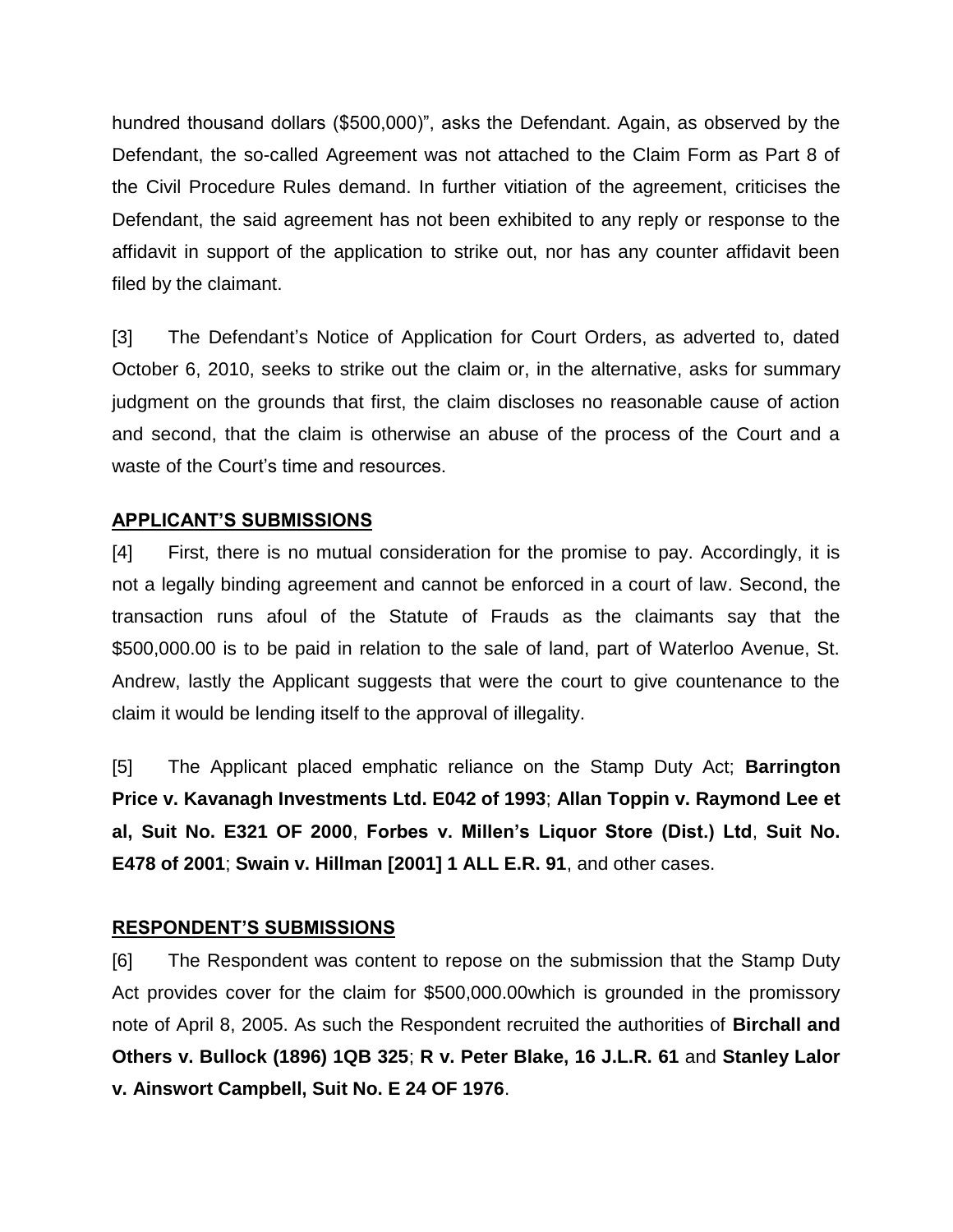#### **The Facts**

[7] The Claimants are relying on a promissory note or an agreement of April 8, 2005 between themselves and the Defendant in respect of the sale of property, part of Waterloo in the parish of Saint Andrew.

[8] It appears that there was a subsequent agreement for sale dated April 26, 2005 between the said parties in relation to the said property. In respect of the subsequent agreement the relevant taxes were paid and the property duly transferred to the defendant as is borne out by the Certificate of Title.

[9] As to the second agreement it is to be noted that it makes no mention of the first agreement, as such, it must be assumed that the second agreement superseded the first agreement.

[10] A statement of Account was issued by the former attorney-at-law of the Claimants under cover of letter dated June 21, 2005, addressed to the Defendant. It showed that the Defendant owed the sum of \$119,945.00: What then, of the additional sum of \$500,00.00 that was to be paid on the sale price pursuant to the agreement for Sale of April 26, 2005 in the context of the payment of stamp duty and transfer tax on the amount of \$3,500,00.00?

#### **The Issues**

[11] The issues that are generated resolve into asking and answering, first, whether there was mutual consideration for the promise made by the defendant to pay to the claimants the sum of \$500,000.00. Second, is the promissory note of April 8, 2005, purportedly embodying the promise to pay the sum of 500,000.00, in relation to the sale of the said property, offensive to the Statue of Frauds? Third, is the claim for the payment of the \$500,000.00 tainted with illegality?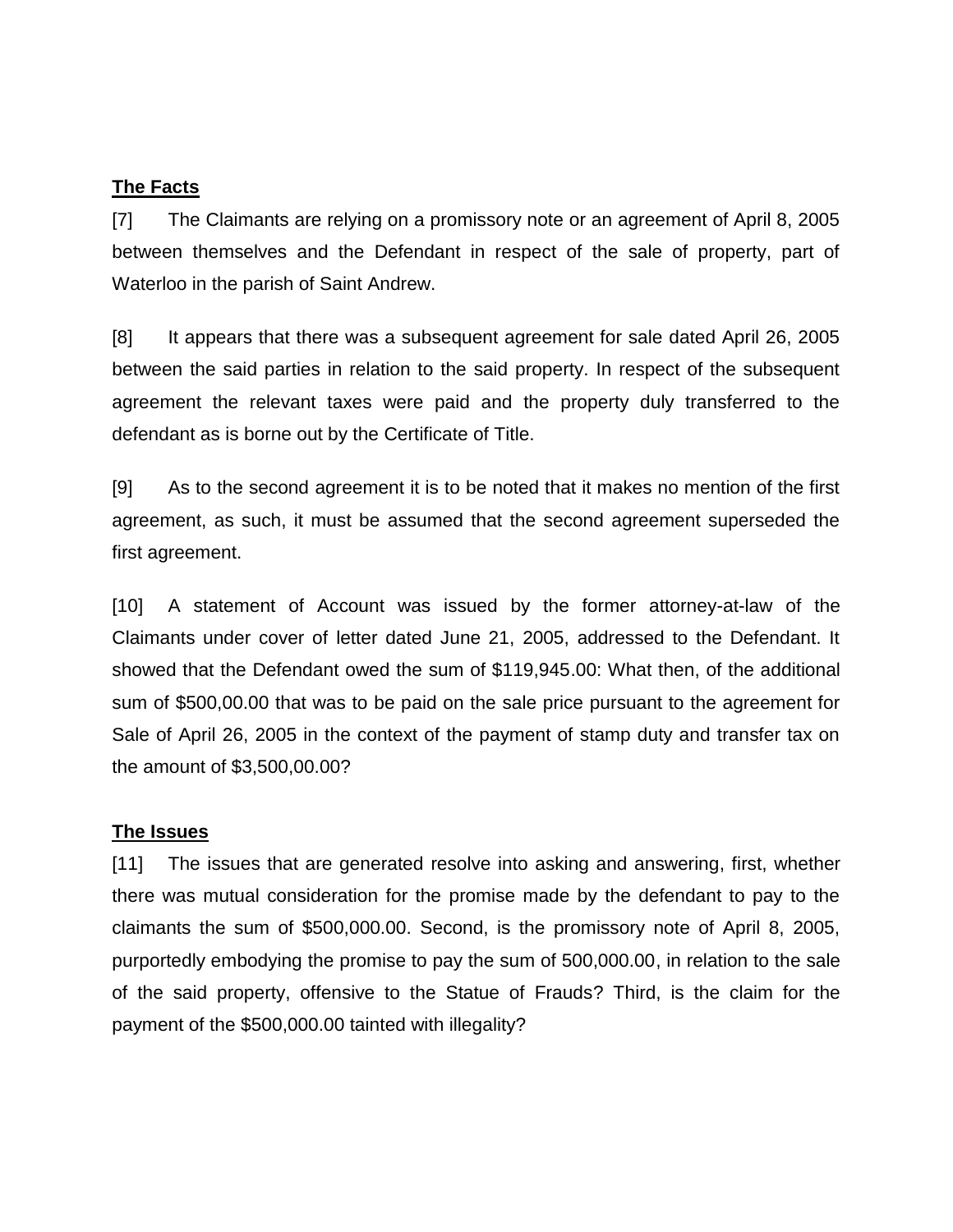#### **Resolution**

[12] In engaging the issue of the promissory note I accept that in order for legal liability to accrue there has to be in contractual terms, an offer followed by an acceptance of that offer and, finally there must be consideration. All three elements must inhere, As to the latter, both parties must receive something in return.

[13] Accordingly, where there is no mutual consideration for the promise it cannot become legally binding.

[14] Applied to the instant case, the pleadings, on its face, do not disclose what benefit, if any, accrued to the Defendant as a result of entering into the promise. The following case exemplifies the principle.

[15] In **Tweddle v. Atkinson [1861] 121 ER 762**, the fathers of a young couple who intended to marry agreed that each would settle a sum of money on the couple. The father of the prospective bride died before settling the sum as promised thus precipitating the would-be groom to sue the executors of the estate of the deceased when they refused to pay over the money. Though the Plantiff was named in the agreement the suit failed as he had not given any consideration for the said agreement.

[16] I now move to deliberate on the applicability of the Statue of Frauds to the claim. If, which has not been deflected, the Claimants answer to the Defendant is that the payment of the additional \$500,000.00 is in relation to the sale of land, part of Waterloo in the parish of Saint Andrew, then, such a transaction must not offend the Statue of Frauds.

[17] It is trite law that the disposition of land must be evidenced in writing. Since the Claimants say that the additional sum of \$500,000.00 is in relation to the sale of the said land, it follows that it must be evidenced in writing. However, the promissory note was not annexed to the Claim Form nor was it exhibited to any reply or response to the affidavit in support of the Application to Strike Out. In point of fact, what has been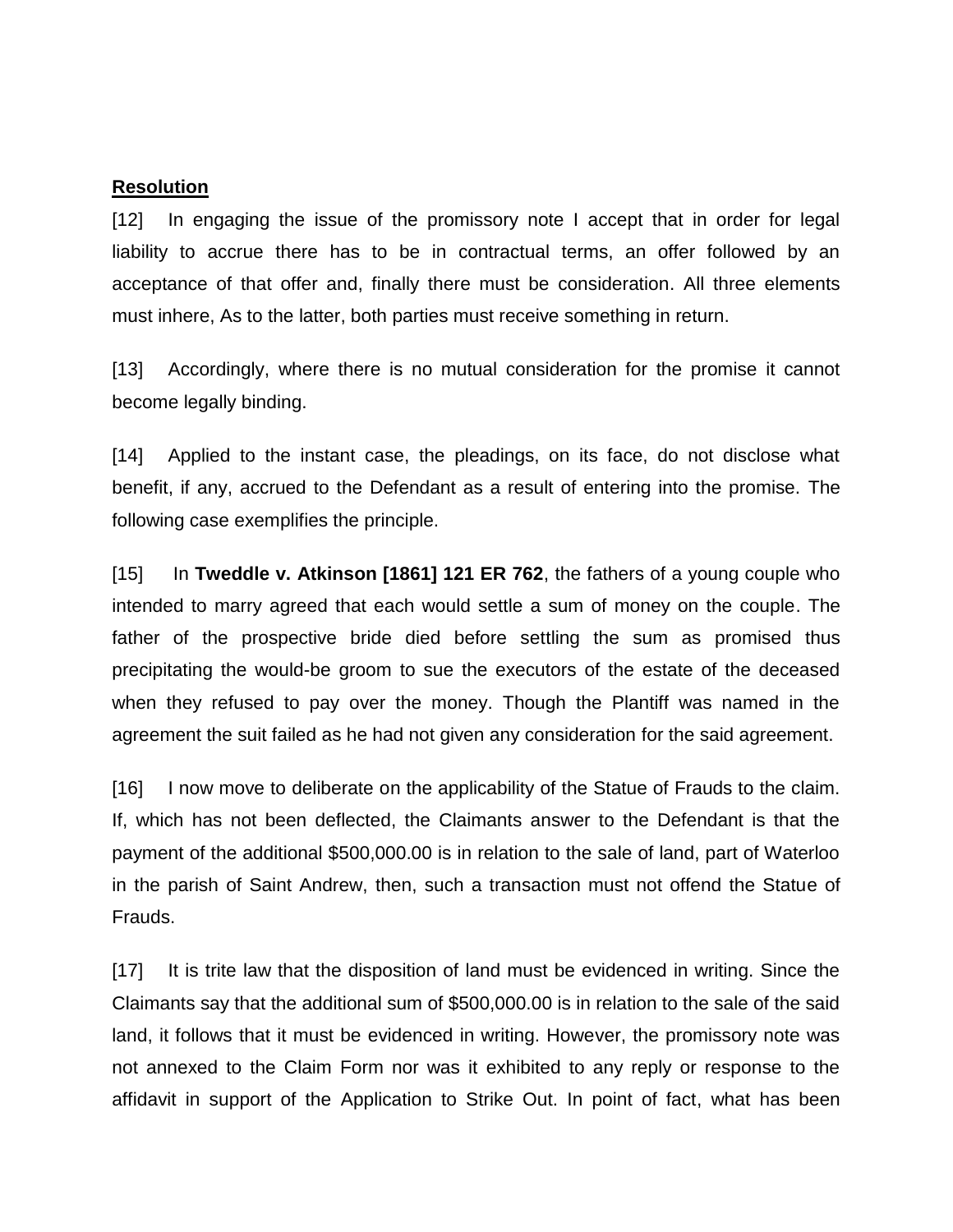annexed is the Agreement for Sale dated April 26, 2005. Even so, the agreement for sale omits any mention of the so-called agreement that is embodied in the promissory note of April 8, 2005. It follows that the promissory note was not incorporated into the agreement for sale. Had it been, the Stamp Duty and Transfer Tax that was in fact paid on the agreement for sale of April 26, 2005, reflected that fact only without the liability for taxes on the promissory note sum. Accordingly, the transaction not only violates the Statue of Fraud but it also signalizes illegality.

[18] I shall now enlarge on the above. In doing so I go to the Stamp Duty Act for its applicability to the questioned transaction. According to Section 33 of the Act, the expression "bill of exchange" includes draft, order, cheque, and letter of credit and any document or writing (except a bank note) entitling or purporting to entitle any person, whether named therein or not, to payment by any other person of, or to draw upon any other person for, any sum of money; and the expression "bill of exchange payable in demand" includes:-

- (a) bills of exchange payable at sight or on presentment.
- (b) an order for the payment of any sum of money by a bill of exchange or promissory note, or for the delivery of any bill of exchange or promissory note in satisfaction of any sum of money out of any particular fund which may or may not be available, or upon any condition or contingency which may or may not be performed or happen.

[19] From the extract above it is clear that The Stamp Duty Act identifies a promissory note as one the instruments on which stamp duty is payable.

[20] Further, says Section 36 of the said Act, "no instrument, not duly stamped according to law, shall be admitted in evidence as valid or effectual in any court or proceeding for the enforcement thereof". These are plain words yet are the subject of disagreement between the parties.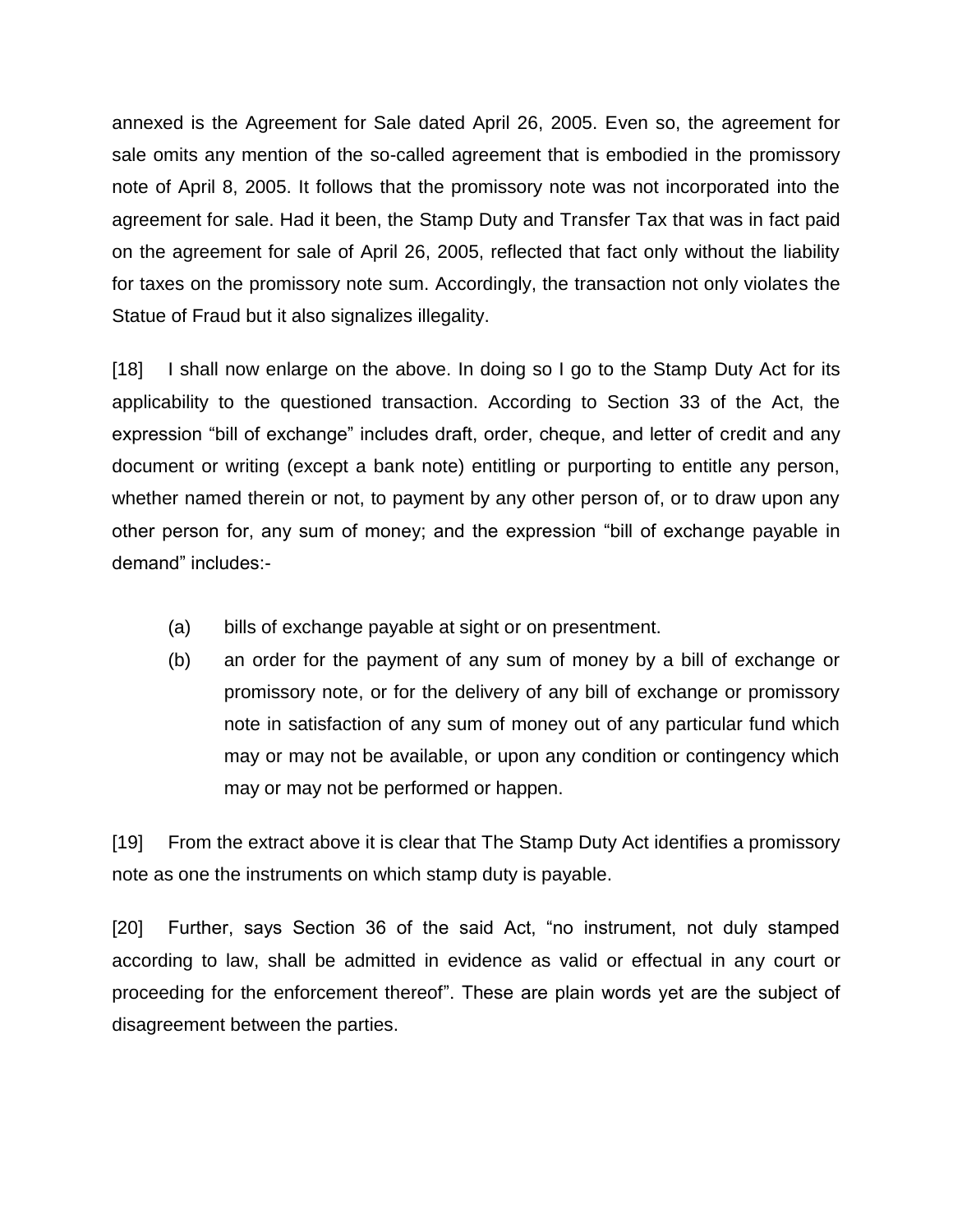[21] In **Birchall and Others v. Bullough**, **supra**, the judgment of the court, taken from the headnote, is, that in an action for money lent, an insufficiently stamped promissory note, purporting to be signed by the defendant and expressed to be given for money lent, was put into the Defendants hands by the Plaintiff's counsel for the purpose of refreshing his memory and obtaining from him an admission of the loan. It was held that the Plaintiffs were entitled to use the note for that purpose, notwithstanding the provision of the Stamp Act 1891, that an instrument not duly stamped "shall not be given in evidence or be available for any purpose whatever". It will suffice to give a brief rendering of the facts.

[22] The Plaintiffs, as executors of the estate of a deceased, sued for money lent by the deceased to the Defendant. The Defendant, prior to the trial of the suit, had refused to answer an interrogatory whether he did not sign a promissory note whereby he had promised to pay to the deceased a certain sum of money by a certain date. He had objected to do so on the basis that the promissory note was inadmissible in evidence it being insufficiently stamped. However, at the trial, the very objection was raised again by the defendant. The Defendant's counsel was overruled.

[23] Upon the note being placed in the Defendant's hands, he admitted that the signature to it was his. The trial judge gave judgment for the Plaintiff. On appeal the Defendant's counsel submitted that the note being insufficiently stamped ought not to have been used at all, and the Defendant ought not to have been required to look at it as the Stamp Act, 1891, provides that an instrument insufficiently stamped, as this was, "shall not … be given in evidence or be available for any purpose whatever".

[24] Wright, JA and Bruce JA, rejected that argument: "All that was done with the note in this case", according to Wright, JA, "was to put it into the Defendant's hands for the purpose of challenging his recollection, and that was, in my judgment, a purpose for which the Plaintiff's counsel was quite entitled to use it. The judge does not appear to have admitted the note as evidence."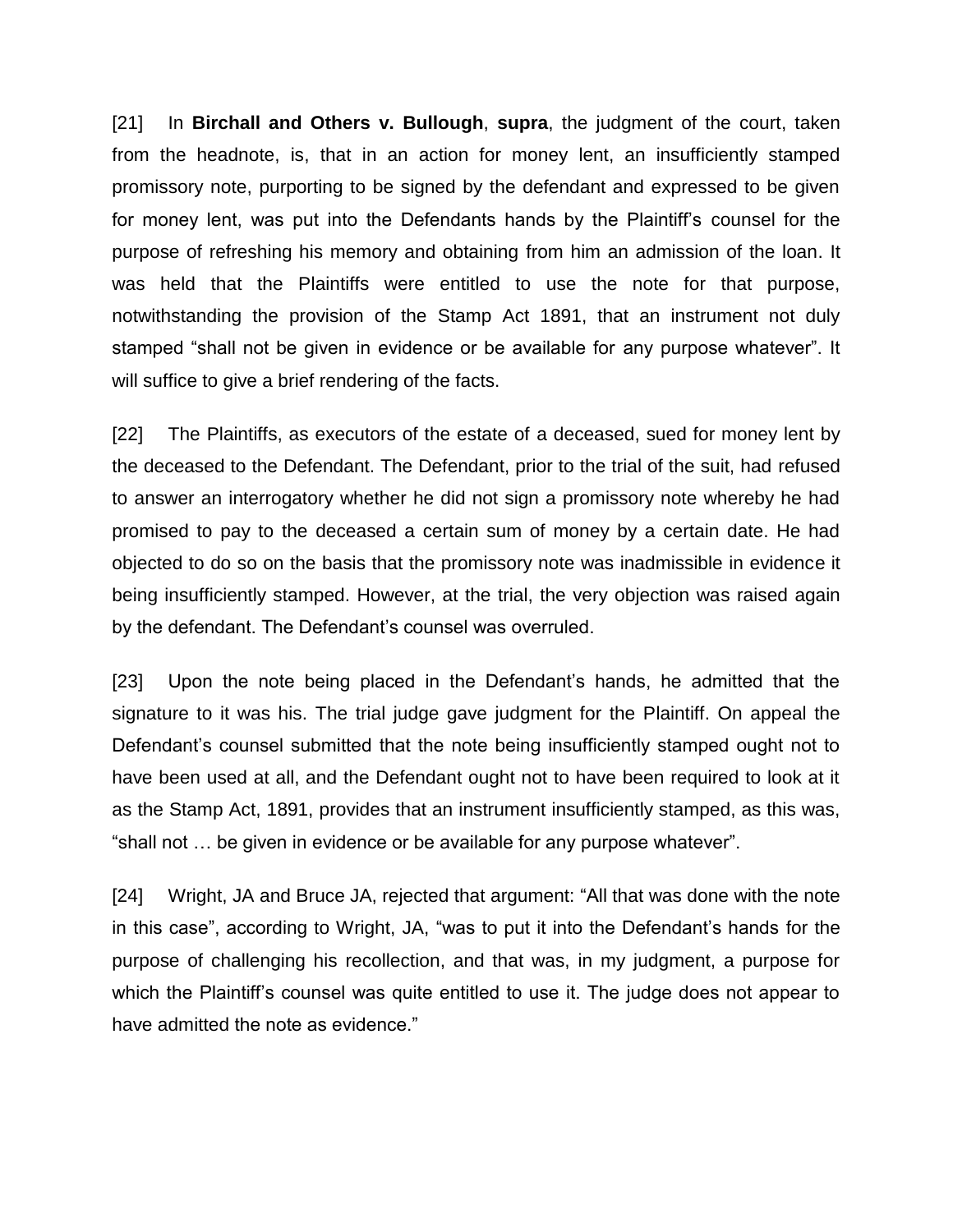[25] It will be seen at once that both the first instance judge and the judges of appeal did not give the expression, 'for any purpose whatever' in the prohibition of the Stamp Act, 'shall not … be given in evidence or be available for any purpose whatever', a restricted meaning.

[26] It seems to me that the above decision does not pertain to the domain of substantive law but to the law of evidence. The latter determines how facts may be proved in a court of law, and what facts may not be proved thereby. Further, it also facilitates how a witnesses credibility on an issue may be challenged.

[27] In **Stanley Lalor v. Ainsworth Campbell**, **supra**, the Plaintiff brought an action against the Defendant, that if proved, could have led to the forfeiture of the Defendant's standing at the Bar who up to 1969 had served the private bar for (18) years. In the course of trial the Defendant's counsel one of three documents which the plaintiff admitted signing. It was a conveyance which was admitted in evidence as an Exhibit over objection by counsel for the Plaintiff arguing as he did that since the document was not stamped it breached Section 36 of the Stamp Duty Act. Wright, J (as he then was) said the document was not being advanced to secure its enforcement but for the sole purpose of impugning and discrediting the witness and was clearly admissible for that purpose. This case re-affirms the evidentiary purpose for which such a confrontation can be used: for impugning and discrediting a witness.

[28] In **Regina v. Peter Blake, supra**, the Appellant was convicted after a trial by judge without jury. The sole eye-witness for the prosecution, in cross-examination, gave evidence consistent with the defence but inconsistent with his evidence in chief as to where he had found the Appellant with a gun after he had run away from the police who went in chase of him. Defence counsel, in endeavoring to impeach the credibility of the witness, placed a newspaper clipping in the hands of the witness and began asking him questions which the judge forbade, holding as he did that the relevance of the document in issue must first be established before he would permit any question to be asked.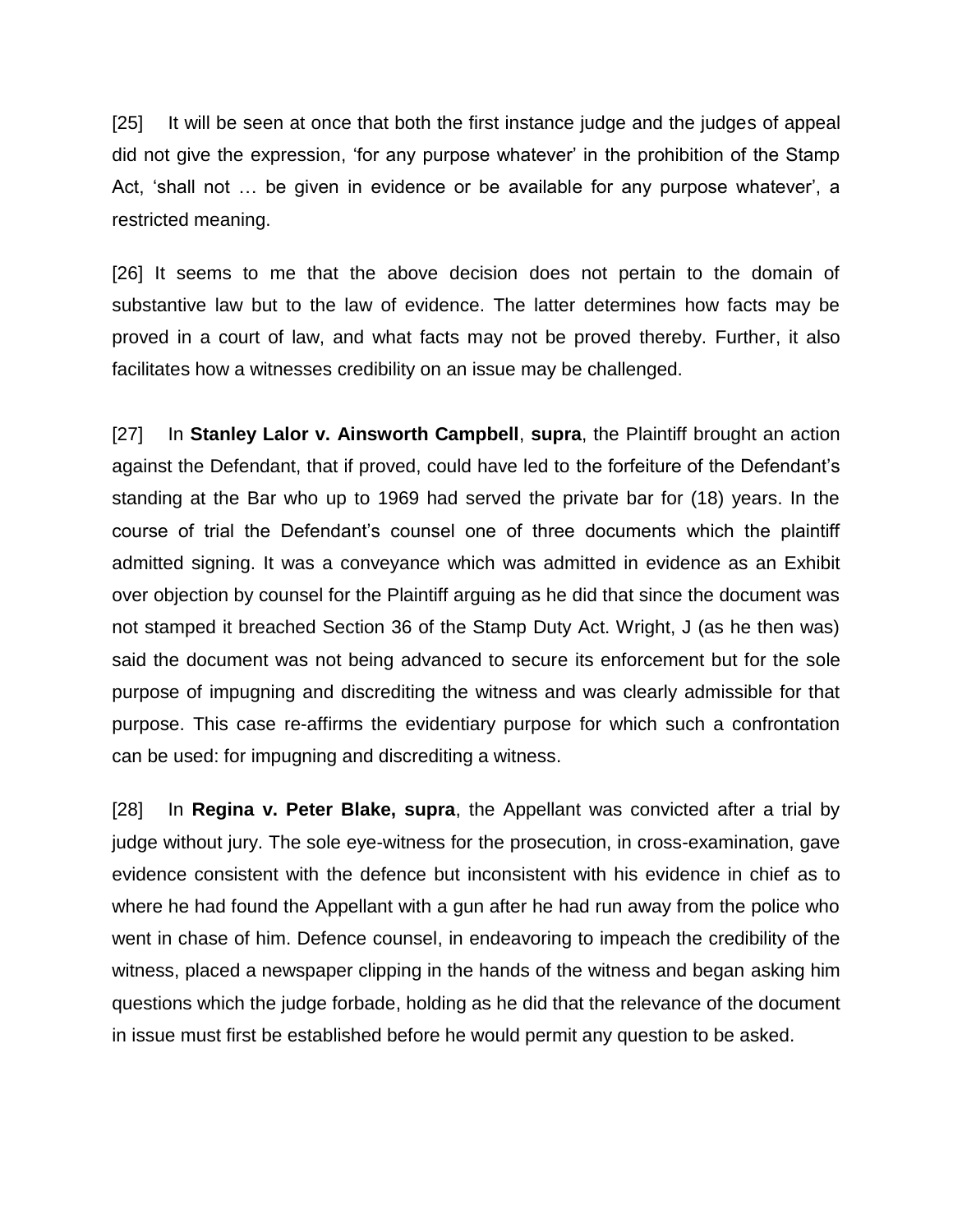[29] It was held on appeal that counsel was entitled in cross-examination to confront a witness with a document regardless of its admissibility and without disclosing its contents, to elicit a response from the witness which might be favourable to the facts which the cross-examiner is seeking to establish or damaging to the credit of the witness being cross-examined as a result of questions which may subsequently be asked. During the course of his judgment Watkins, JA delivered himself in this fashion: "…both the learned trial judge and counsel for the crown were mistakenly of the view that counsel for the Appellant was seeking to put to the witness a previous statement that he had given which was contrary to whatever degree to the testimony he had given in court, and pursuant to this view were enjoining Defence counsel to lay the proper evidential basis for such questions. In fact Defence counsel was seeking to invoke another rule of evidence at common law some antiquity and far less commonly met in practice than the one referred to above".

[30] It is evident that even if the promissory note is of evidential value all that it would accomplish is proof that there was a promise by the Defendant to the claimant to pay a certain sum by a certain date to the latter. But the promissory note, being rank, offends the Statute of Frauds. Significantly, it also marks another offence it being vitiated by illegality. As such no court will aid an illegality by allowing a party to rely on or benefit from that persons illegal transaction. Whether the illegality is pleaded or not such a person will have to prove the claim without recourse to the illegal transaction.

[31] The legal maxim of *ex turpi causa non oritur* action summarizes the doctrine. It comes to this. No court ought to be called upon to enforce an illegal contract or allow itself to be made the instrument of enforcing obligations alleged to arise out of a contract or transaction which is illegal, if the illegality is duly brought to the attention of the court, and if the person invoking the aid of the court is himself implicated in the illegality. If the evidence adduced by the Plaintiff proves the illegality the court ought not to assist him.

[32] Notwithstanding, the presumption of law is in favour of the legality of a contract therefore if it be reasonably susceptible of two meanings or two modes of performance,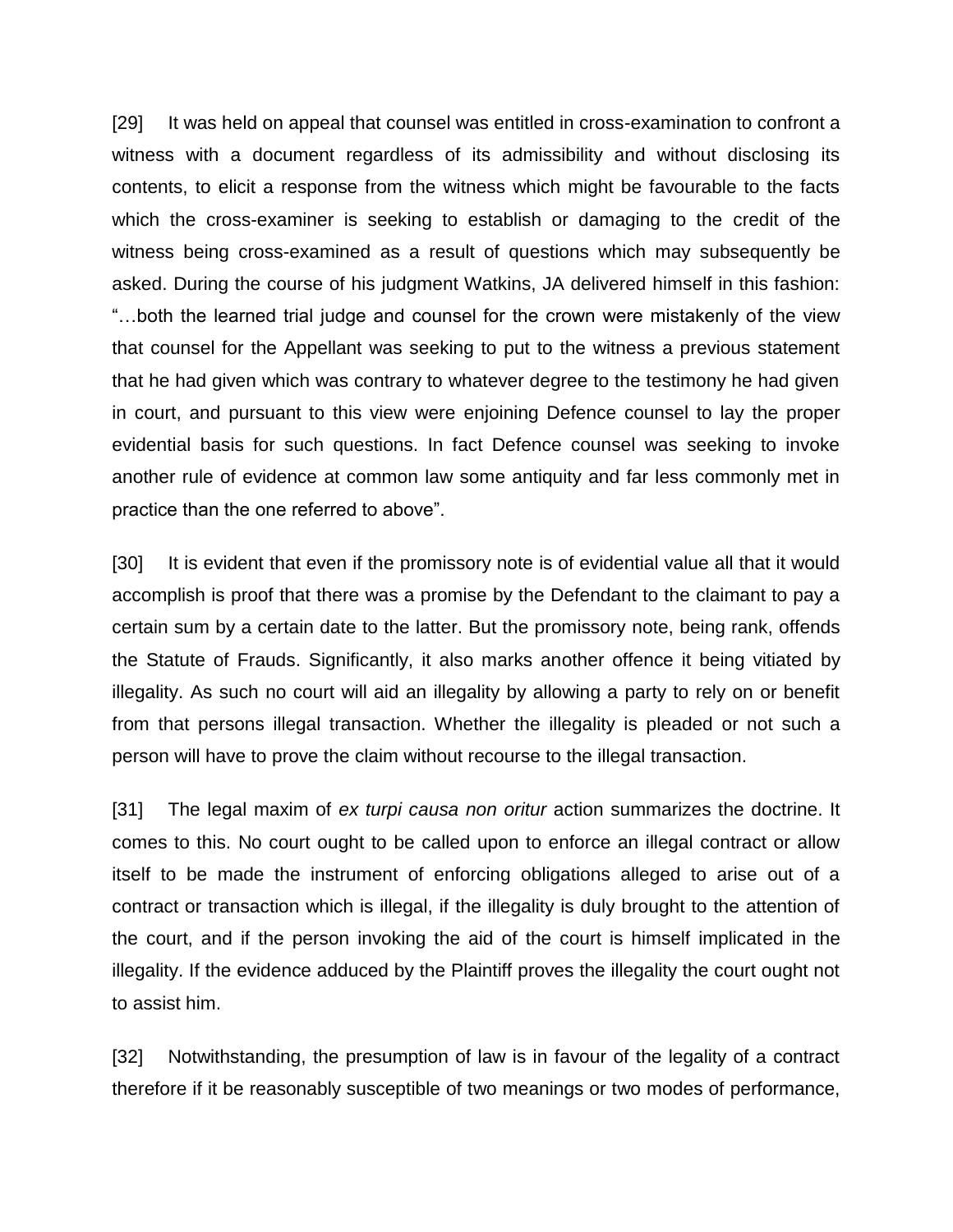one legal and the other not, that interpretation is to be put upon the contract which will support it and give it operation. It lies upon the party seeking to set aside a contract for illegality to prove it: see **Hire Purchase Co., v. Richens [1887] 20 QBD 387**. However, if the contract on the face of it shows an illegal intention, the onus lies upon the party supporting the contract to show the legality of the intention.

[33] In **Re Mahmoud and Ispahani [1921] 2. KB 716** the Plaintiff agreed to sell and the defendant to buy 150 tons of linseed oil. By a statutory order then in force it was illegal to buy or sell or otherwise deal in linseed oil unless both parties had a licence. The Defendant did not have a licence. The contract was illegal and unenforceable irrespective of the parties' state of knowledge about the existence of licences.

[34] The legislative basis of the illegality is twofold: The Transfer Tax Act and the Stamp Duty Act.

Under the Transfer Tax Act, Section 3(1), it provides that "subject to and in conformity with the provisions of this Act, tax shall be charges at the rate of seven and one-half per centum of the amount or values of such money or money's worth as is, or may be treated under this Act as being the consideration for each transfer … of any property; and tax charge in respect of such transfer shall be borne by the transferor". There are provisions in this Act where the transferee who has an obligation to pay the tax can recover it from the transferor: See Section 8(1) also, where documents are not stamped in obedience of the Act, such documents, according to Section 19, are deemed not stamped for the purposes of the Stamp Duty Act.

Under Section 2 of the Stamp Duty Act, stamp duty is payable on transfers of real property: "there shall be raised, for the use of the government of this island, upon the several instruments mentioned in the Schedule, the several duties therein respectively specified…" Allied to the above is Section 37 of the Act which makes every instrument null and void where with intent to evade the Act a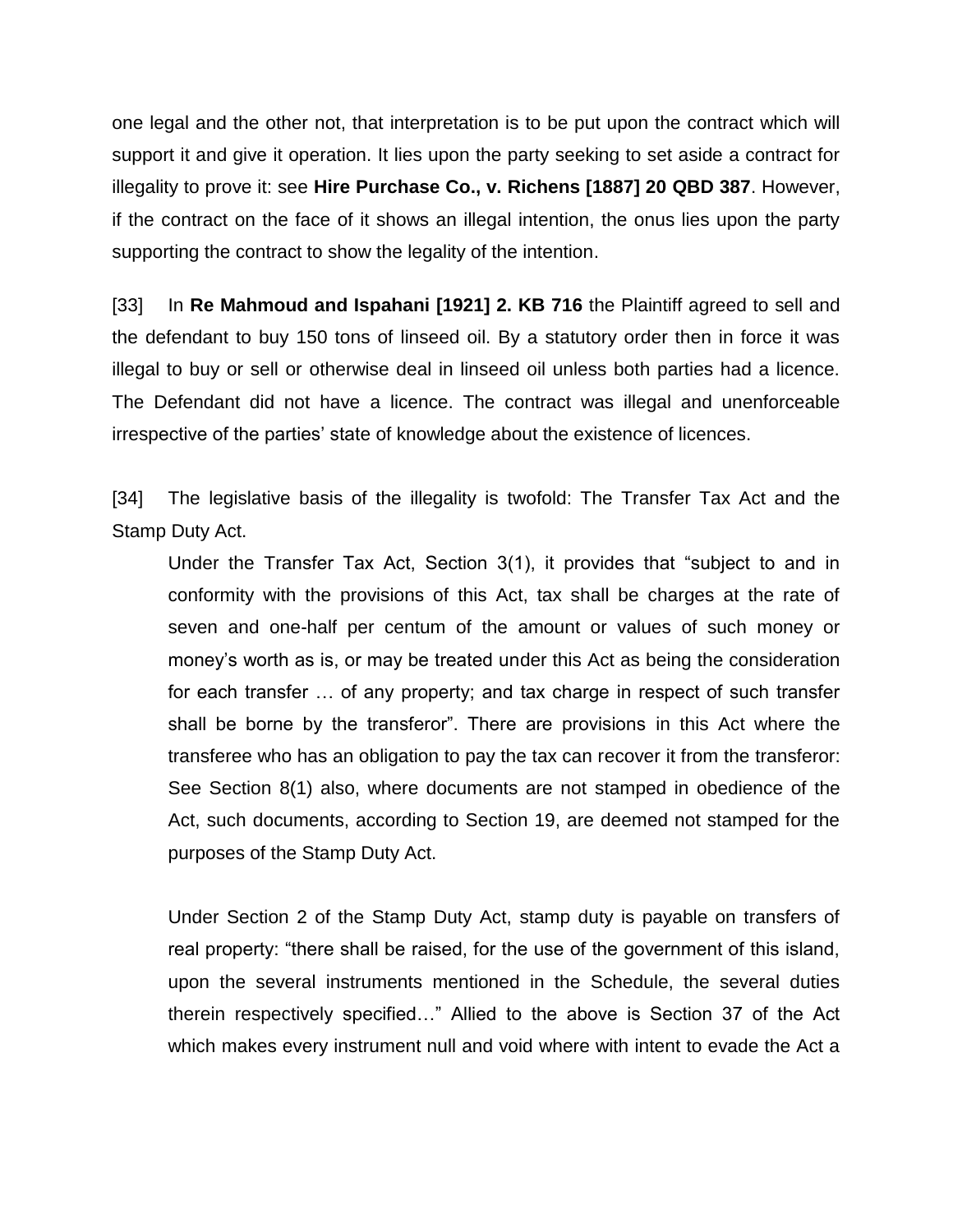consideration or sum of money that is expressed to be paid is less than the consideration actually paid or agreed to be paid.

[35] In the Belizean case of **Azucena v. De Molina, [1995] 50 WLR 85**, reading from the head note, it was held that, "where both the vendor and the purchaser of land were aware that a false figure had been inserted into a deed of transfer as consideration in order to reduce the amount payable as stamp duty on the transaction, the contract and the transfer were tainted with illegality by reason of fraud on the revenue". Public policy prevented the court from giving effect to the contract or the transfer. Further, where the vendor who invokes the aid of the court to enforce his rights under such contract had been involved in the illegality, the court will not give effect to the contract even if the purchaser has not pleaded the illegality.

[36] I need not enlarge upon the judgment of Meerabux, J as it has the blessing of an impressive and binding array of authorities: any agreement which tends to be injurious to the public or against the public good is invalidated on the grounds of public policy. There are five groups of public policy where contracts may be invalidated: objects which are illegal by common law, or by legislation; objects injurious to good government either in the field of domestic or foreign affairs; objects which interfere with the proper working of the machinery of justice; objects injurious to family life; and, objects economically against the public interest.

[37] In **Chettiar v. Chettiar, [1962] PC 295**, a father transferred 40 acres of his 139 acres of land with rubber cultivation to his son for a purported consideration which was not in fact paid. The father had intended to defeat the relevant regulation the transfer was duly registered and a certificate of title issued to the son. Subsequently, the father asked his son to execute a power of attorney so as to enable him to transfer the land to a third party to whom he had agreed to sell the land. The son declined to do so and the father brought proceedings in which he claimed that the son was a trustee of the 40 acres which he held on trust for him. It was held by the House of Lords and Privy Council that the father was not entitled to a retransfer of the land from the son.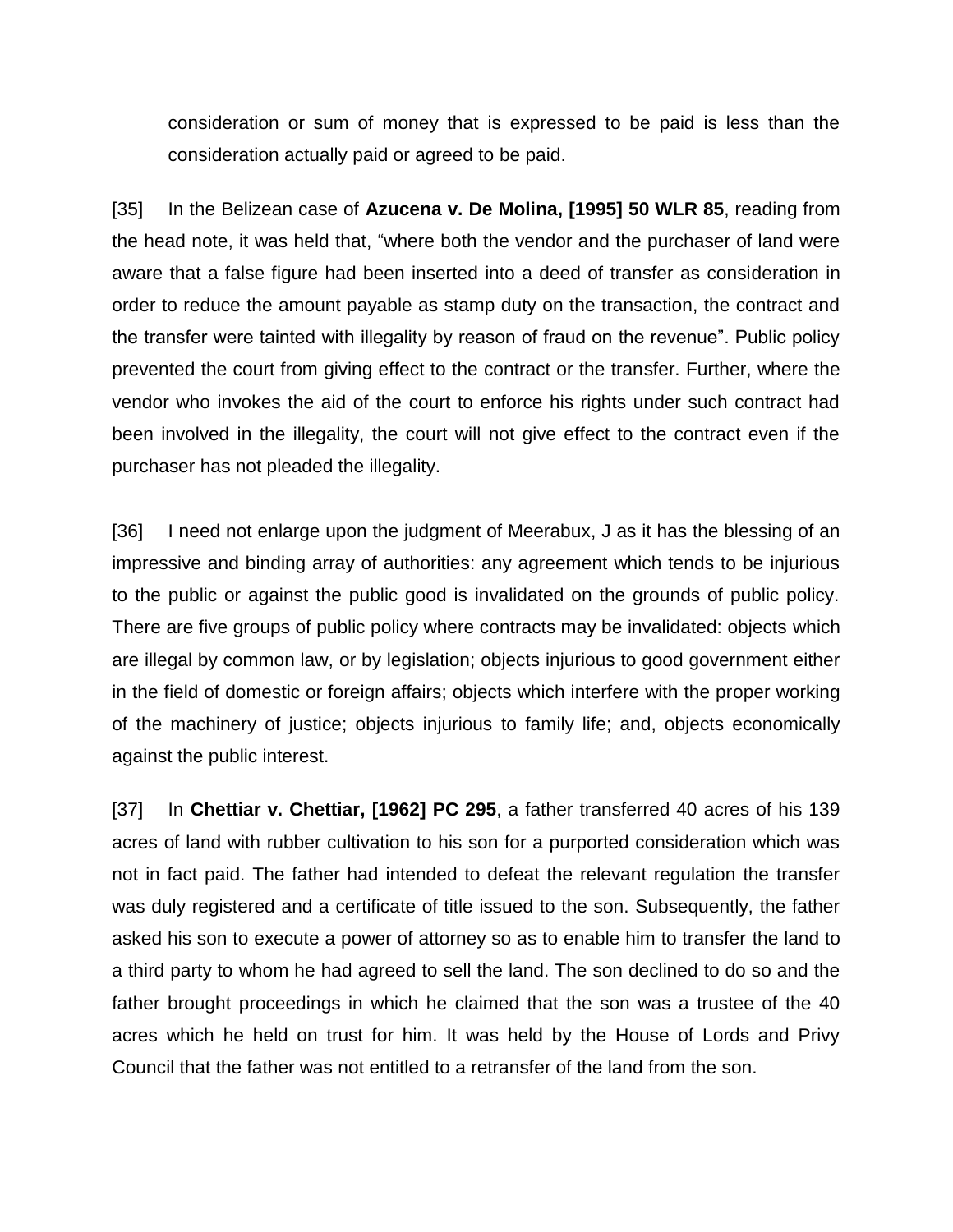[38] Significantly, said this august tribunal, "he had of necessity to disclose in the proceedings that he had practiced a deceit on the public administration … and he could not use the process of the courts to get the best of both worlds – to achieve his fraudulent purpose and also to get his money back".

[39] In summary I hold that, the Claimant's claim as constituted, on the facts and the law must of necessity, appears destined to fail. Notwithstanding, there is a threshold test to overcome.

[40] In Part 15 of the Civil Procedure Rules, 2002 and as amended, Rule 15.2 states that "the court may give summary judgment on the claim or on a particular issue if it considers that:

- (a) the Claimant has no real prospect of succeeding on the claim or the issue, or
- $(b)$  "...

Also, according Rule 26.3 of the said rules, "in addition to any other powers under these Rules, the court may strike out a statement of case or part of a statement of case if it appears to the court –

- a)
- b) that the statement of case or the part to be struck out is an abuse of the process of the court or is likely to obstruct the just disposal of the proceedings;
- c) that the statement of case or the part to be struck out discloses no reasonable grounds for bringing or defending the claim; or
- d) …"

[41] An application for summary judgment is decided by applying the test of whether the respondent has a case with a real prospect of success. In **Swain v. Hillman [2001] 1 AII ER 91,** Lord Woolf said that, the words 'no real prospect of succeeding' directed the court to the need to see whether there was a realistic, as opposed to a fanciful, prospect of success. However, this must be done bearing in mind the overriding